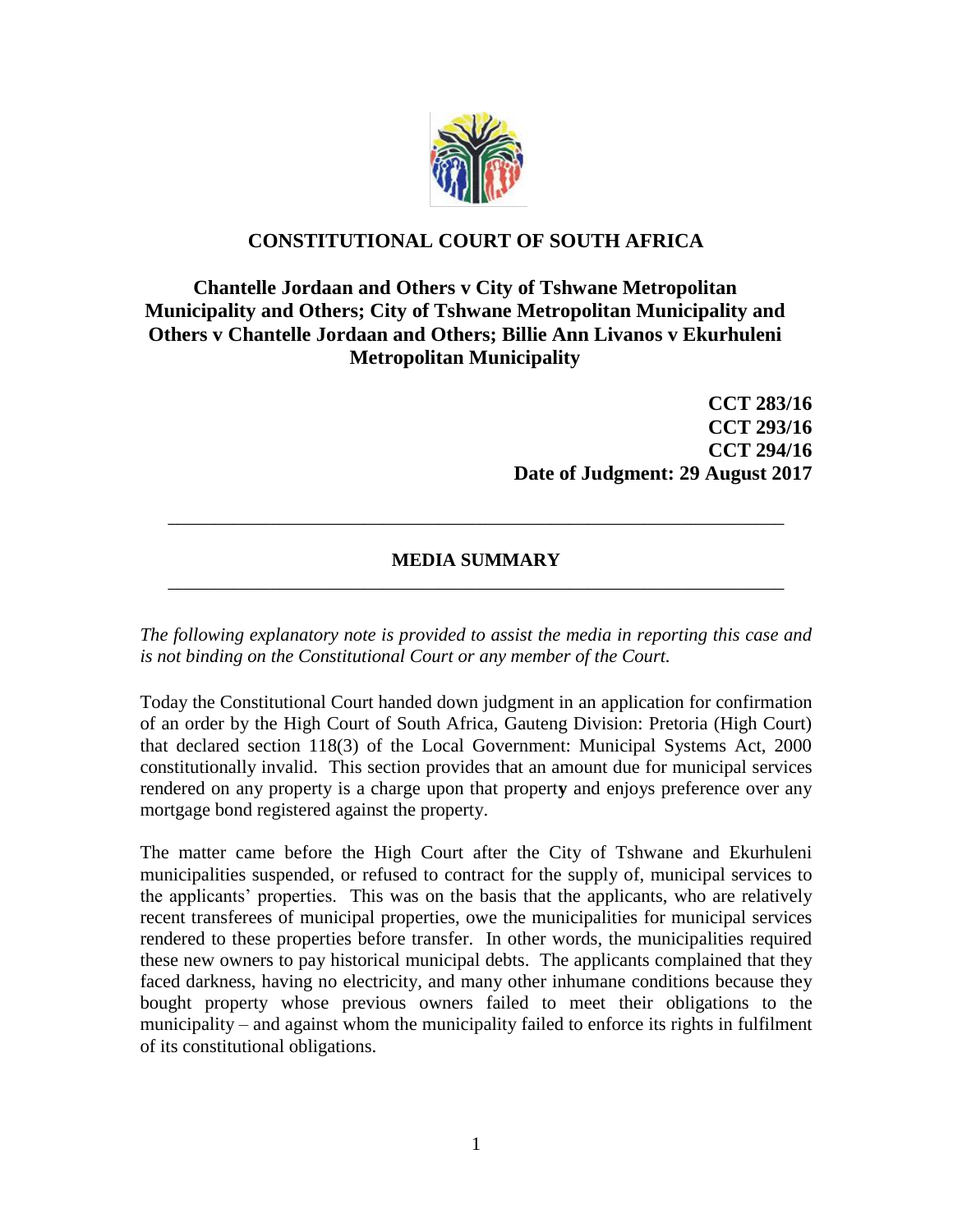The High Court found section 118(3) constitutionally invalid, to the extent only that it has the effect of transferring to new or subsequent owners municipal debts incurred before transfer. The High Court found this to be an arbitrary deprivation of property in terms of section 25 of the Constitution. It said that new owners of property are not liable for municipal debts incurred by previous owners. Therefore municipalities may not sell the property in execution to recover the debt or refuse to supply municipal services on account of outstanding historical debts.

In considering whether to confirm the High Court's declaration of constitutional invalidity, this Court had to determine whether the provision, properly interpreted, in fact means that, when a new owner takes transfer of a property, the property remains burdened with the debts a previous owner incurred. If the provision was capable of an interpretation that did not impose constitutionally invalid consequences, the High Court's declaration of constitutional invalidity would be unnecessary.

Before this Court, Tshwane, Ekurhuleni and now eThekwini municipality, which was admitted as *amicus curiae* (a friend of the Court), contended that a proper construction of section 118(3) was that the charge survives transfer. They argued that for municipalities to properly fulfil their constitutional duties of service delivery, in the greater good, they needed extra-ordinary debt collecting measures. This meant burdening new owners with the responsibility for historical debts. Both in the High Court and in this Court, the Minister of Cooperative Governance and Traditional Affairs also presented argument in support of the municipalities' stand.

The municipalities however conceded that nothing prevented them from enforcing their claims for historical debts against those who incurred them, namely the previous owners. The municipalities conceded further that their powers included interdicting any impending transfer to a new owner by obtaining an interdict against the old, indebted owner, until the debts were paid.

Also admitted as *amici curiae* were the social housing organisation, TUHF Ltd (TUHF); The Banking Association of South Africa (BASA), an association with thirty-two member banks and the Johannesburg Attorneys Association (JAA). TUHF and BASA associated themselves with the applicants in challenging the meaning the municipalities ascribed to section 118(3). They advanced further arguments including that section 118(3) permitted arbitrary deprivation of not just the new owner's property rights, but of real security rights the new owner confers on any mortgagee who extends a fresh loan on the security of the property post-transfer. The JAA focused on a conveyancer's duties and ethical position should this Court hold that the section 118(3) right survives transfer.

In a unanimous judgment, penned by Cameron J, this Court weighed the historical, linguistic and common law factors bearing on how the provision should be understood, plus the need to interpret it compatibly with the Bill of Rights.

The Court held that the provision is well capable of being interpreted so that the charge does not survive transfer. Indeed, it must be so interpreted. The Court held that a mere